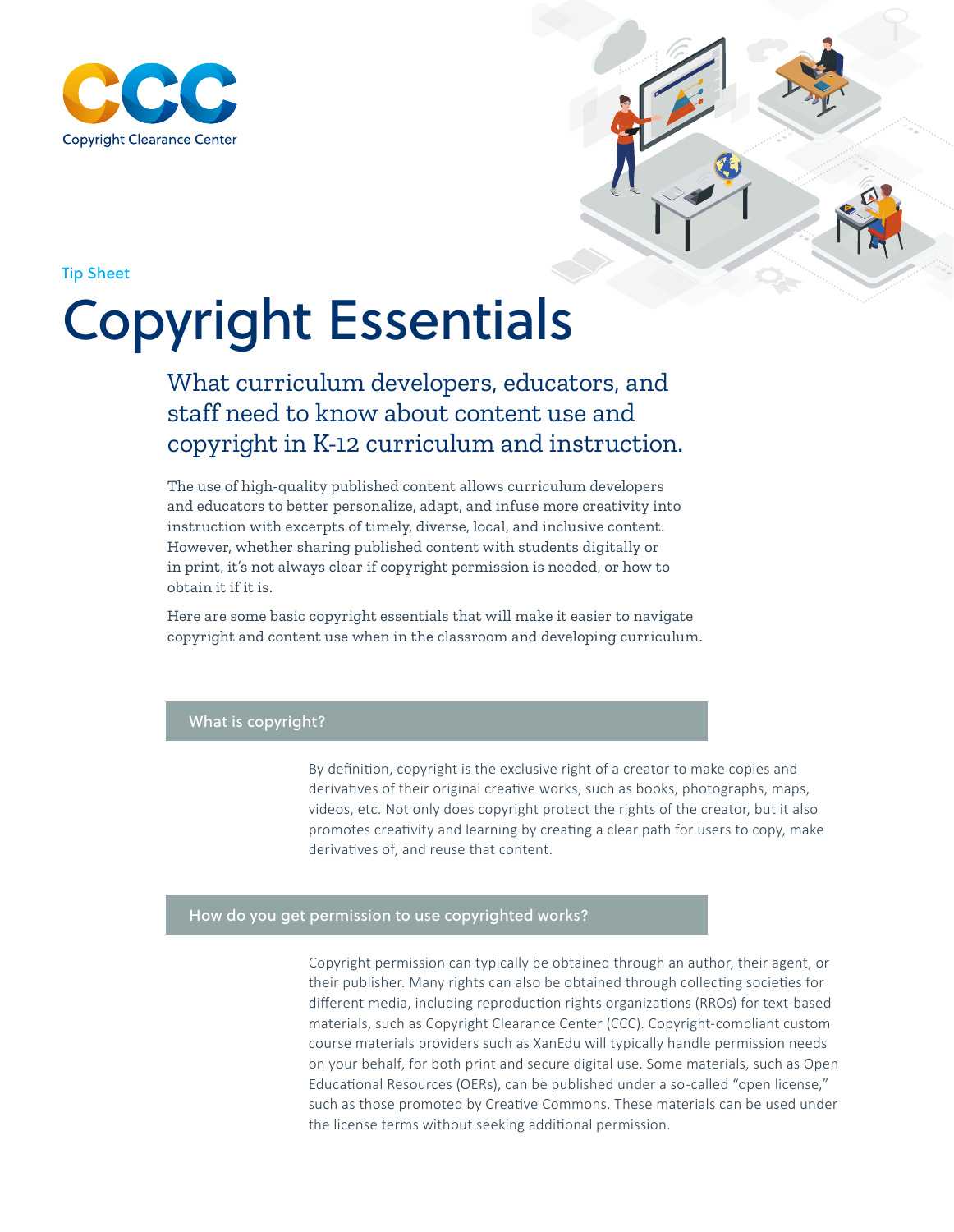Whether materials are used by individual permission or under a Creative Commons license, it's important to maintain good records of your sources and permissions. Failure to do so can create liability and compliance headaches and can also cost schools extra money if they pay for something more than once.

#### What is fair use?

Fair use is a legal defense to engaging in an activity that infringes on someone else's copyright but for which the user is excused by the law. Determining whether a particular use is fair use is dependent on a number of factors (discussed further below); and to make things more complex, the same activity can be determined to be a fair use — or not — based on the nature of the use and the context surrounding it makes a photocopy of a newspaper article for a homework assignment, that is almost certainly fair use. An instructor might also photocopy an article from this morning's newspaper and distribute it to her class under fair use, but if she asks for those copies to be made by a for-profit copy shop, the landscape may shift. The copy shop is likely to need a license because it is a third-party business that would be profiting from the creator's work and has enough time to seek permission. If the article becomes part of a required curriculum for the school, permission for that wide and preplanned a use by students and faculty is likely to be needed.

And if it becomes required curriculum year after year, the licensing requirement is even stronger.

#### How do I determine when a use is covered under fair use?

Under the fair use doctrine, someone can ordinarily reproduce limited portions of a work for purposes such as commentary, criticism, news reporting, and teaching. However, there are no fixed rules that say that the use of a specific number of words, a certain number of musical notes, or a certain percentage of a work, is automatically a fair use. And the fact that the user is an educational or not-for-profit organization also does not mean that a use is automatically a fair use. Everything is determined on a case-by-case basis.

Because fair use is a legal defense for engaging in an activity that would otherwise be infringing, it's important to review the four factors courts look at in determining whether to apply fair use to the type of use in question. These four factors, stated in the Copyright Act, are:

- 1. The purpose and character of the use, including whether such use is of a commercial nature or is for nonprofit educational purposes;
- 2. The nature of the copyrighted work;
- 3. The amount and substantiality of the portion used in relation to the copyrighted work as a whole; and
- 4. The effect of the use upon the potential market for or value of the copyrighted work.

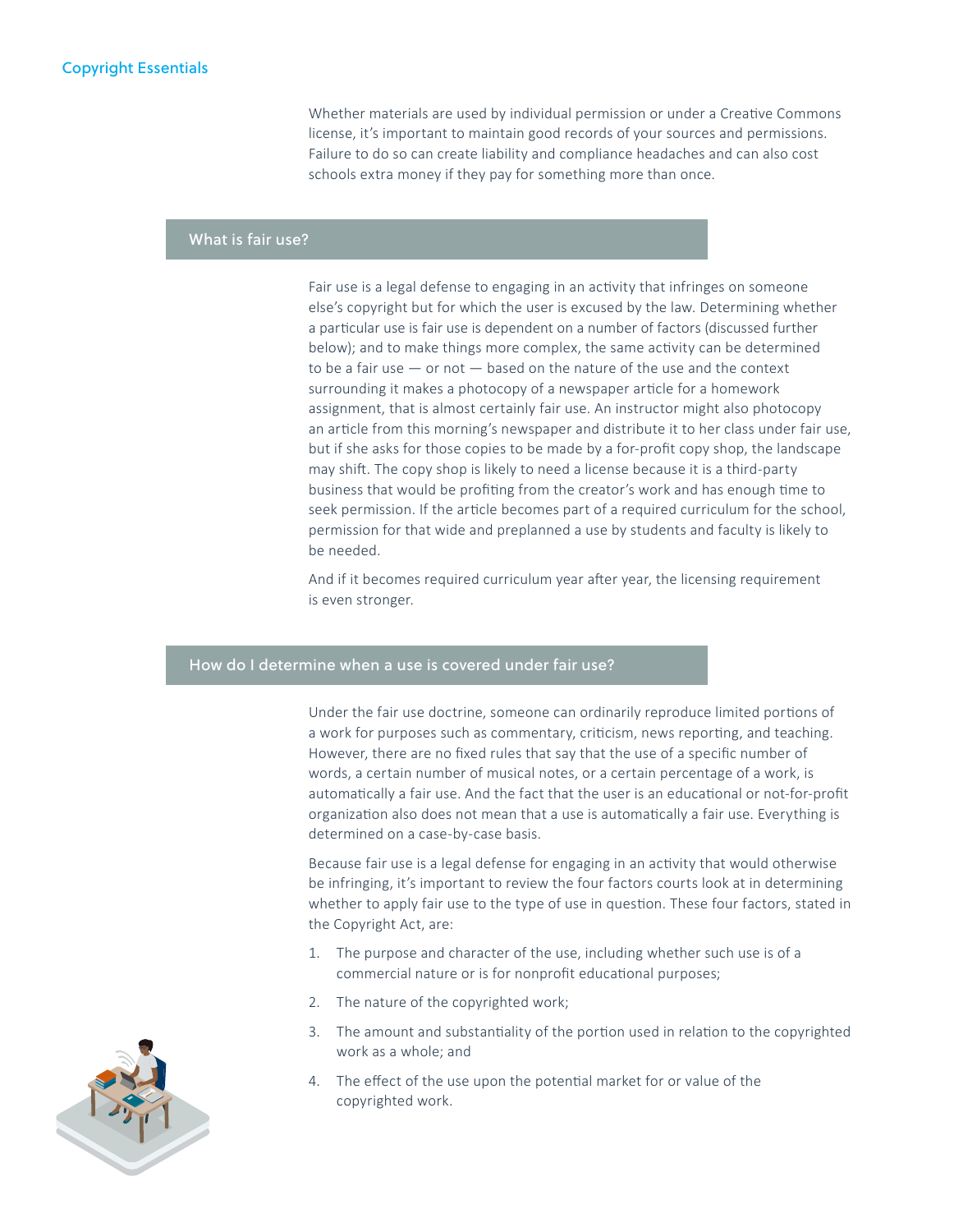Please note that no one of these factors is determinative of fair use; a judge is directed by the law to analyze all four factors individually and then together, possibly giving them different weights depending upon the circumstances, in order to reach a conclusion that a use was or was not a fair use.

As the U.S. House of Representatives indicated in its report on fair use and classroom reproduction leading up to the current Copyright Act, uses are more likely to be fair if they are brief, non-systematic and spontaneous. Regular, repeated uses in classrooms, and required reading for standard curricula, typically require permission. More information about this issue can be found in a helpful document from the US Copyright Office entitled Reproduction of Copyrighted Works by Educators and Librarians.

#### Is "fair use" the same for all types of works?

No, even though the language of the fair use statute is the same. As courts look to "market harm" in evaluating whether a particular use is a fair use, materials created for classroom use, and then copied without permission for classroom use, will ordinarily receive greater protection in a fair use analysis than those not typically used in a classroom.

#### What is the TEACH Act?

Signed by President George W. Bush on November 2, 2002, the Technology, Education, and Copyright Harmonization (TEACH) Act was the product of discussion and negotiation among academic institutions, publishers, library organizations and Congress. It provides additional copyright exceptions for use of certain materials in distance learning, subject as well to certain compliance obligations necessary to avail oneself of the exceptions. For example, in order to avail itself of the TEACH Act, an institution must have implemented a reasonable copyright compliance policy. More information about the TEACH Act can be found [here](https://www.copyright.com/wp-content/uploads/2015/04/CR-Teach-Act.pdf).

 $\mathbb{R}$ 

What are the criteria that must be met in order for the use of copyrighted materials in distance education to qualify for the TEACH Act exemptions?

- The institution must be an accredited, non-profit educational institution.
- The use must be part of mediated instructional activities.
- The use must be limited to a specific number of students enrolled in a specific class.
- The use must either be for 'live' or asynchronous class sessions.
- The use must not include the transmission of textbook materials, materials "typically purchased or acquired by students," or works developed specifically for online uses.

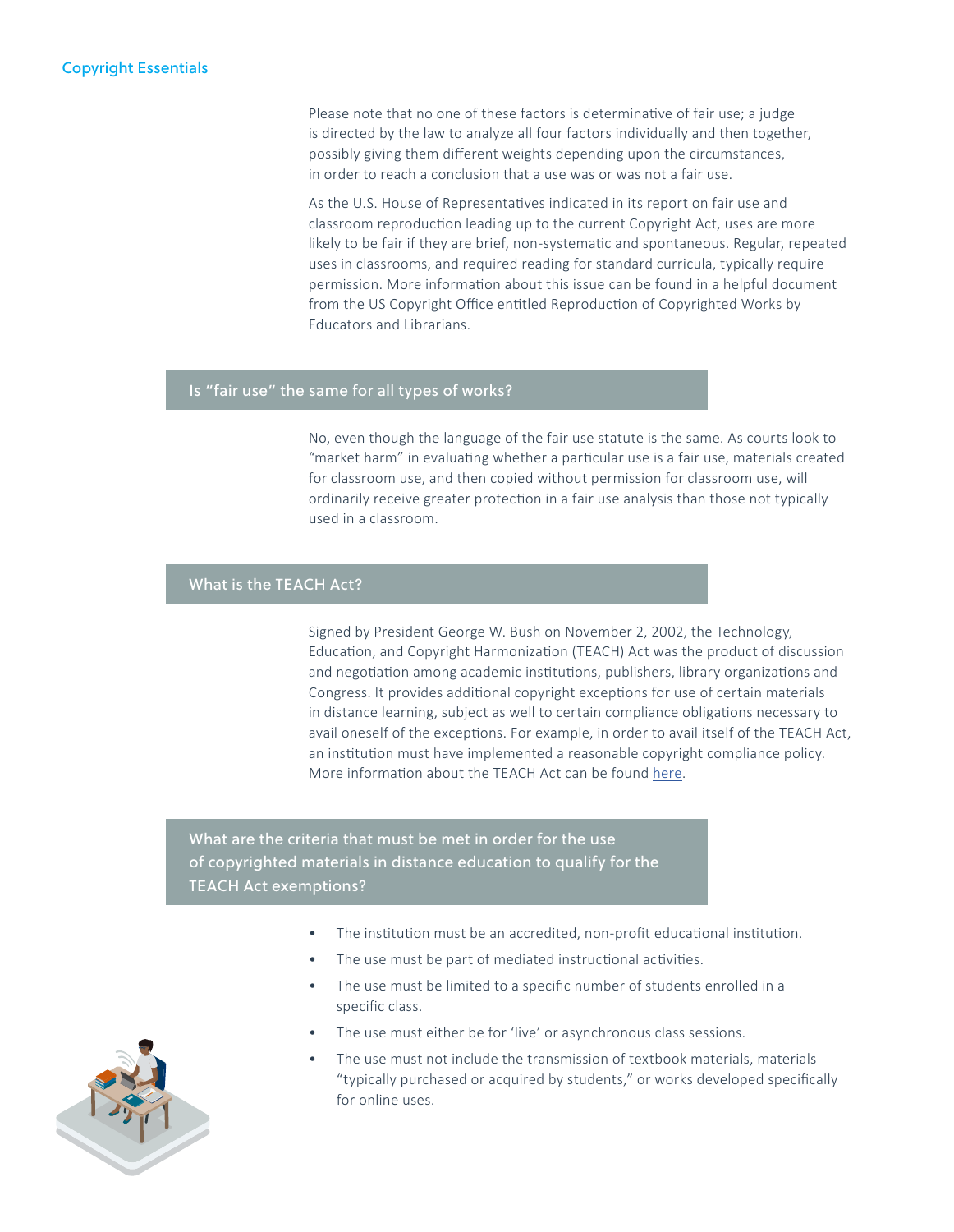- The institution must have developed and publicized its copyright policies, specifically informing students that course content may be covered by copyright and include a notice of copyright on the online materials.
- The institution must implement some technological measures to ensure compliance with these policies, beyond merely assigning a password. Ensuring compliance through technological means may include user and location authentication through Internet Protocol (IP) checking, content timeouts, print-disabling, cut and paste disabling, etc.

 $\mathbb{R}$ 

 $\mathbb{R}$ 

Assuming all of the appropriate criteria are met, what does the TEACH Act enable educators to do within remote learning environments?

> The TEACH Act facilitates and enables the performance and display of copyrighted materials for distance education by accredited, non-profit educational institutions (and some government entities) that meet the TEACH Act's qualifying requirements. Its primary purpose is to balance the needs of distance learners and educators with the rights of copyright holders. The TEACH Act applies to distance education that includes the participation of any enrolled student, on or off campus.

Under the TEACH Act:

- Instructors may use a wide range of text, visual, and audiovisual works in distance learning environments.
- Students may participate in distance learning sessions from virtually any location and do so on either a synchronous ("live") or asynchronous basis.
- Participants enjoy greater latitude when it comes to storing, copying and digitizing materials.

Note: the exemptions under the TEACH Act specifically do not extend to:

- Electronic reserves, coursepacks (electronic or paper) or interlibrary loan (ILL)
- Textbooks or other digital content provided under license from the author, publisher, aggregator or other entity
- Conversion of materials from analog to digital formats, except when the converted material is used solely for authorized transmissions and when a digital version of a work is unavailable or protected by technological measures

If instructors read books aloud during remote learning, is that covered by fair use?

> Under the Copyright Act, performance or display of a work (other than an audio-visual work) by instructors or pupils during face-to-face teaching activities is non-infringing. The TEACH Act sets forth the rules regarding when it is allowed in the context of distance learning.

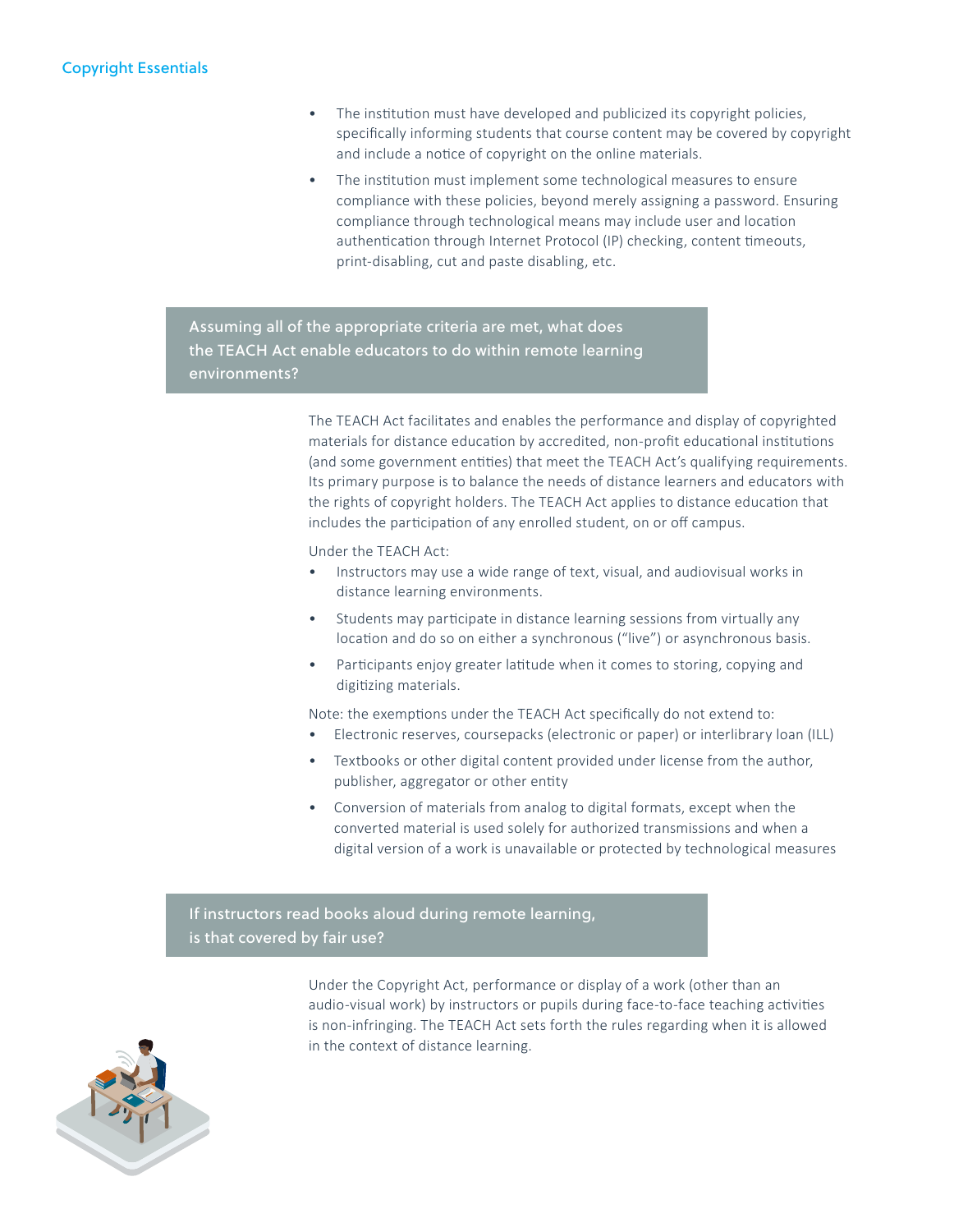Can an instructor use a link to the original source within curricula without infringing copyright?

> It depends. If the link directs users to a legitimate, non-infringing copy of the work, it's allowed. But you may not link to online content if that copy is infringing. While it's not always easy to tell the difference, legitimate sites will typically have a connection with the creator or the copyright holder. For example, a New York Times article on the New York Times website is going to be lawful, while the same article on a file sharing site or random website is likely to be an infringing use itself and the link to it compounds the infringement.

 $\mathbb{R}$ 

 $\mathbb{R}$ 

 $\mathbb{R}$ 

 $\mathbb{R}$ 

If an instructor posts a link to a work within an LMS for students to access — rather than a PDF of the work — is that copyright infringement?

> It depends. If the link directs users to a legitimate, non-infringing copy of the work, it's allowed. But you may not link to online content if that copy is infringing. Again, look to the legitimacy of the site to determine the difference.

If an instructor gives credit to the creator (i.e., including in-text citations and a references or works cited list), is the instructor allowed to post copyrighted material to an LMS or website without permission?

No. Giving credit is not a substitute for permission.

#### Is acquiring verbal permission sufficient?

Under copyright law, non-exclusive permission does not need to be in writing. With that said, because of liability issues, you should always carefully document any permission you obtain, even if it is not written. That could simply mean writing a note that documents who you spoke with and exactly what they said regarding permissions. It's also good to confirm by email or other means, if possible.

If a teacher creates a curriculum, is it really owned by the employer (the school)?



A work created within the scope of employment is typically owned by the employer. However, in an academic setting, districts will often set a policy regarding rules on ownership of curriculum created by teachers. In such a case, teachers should refer to that policy.